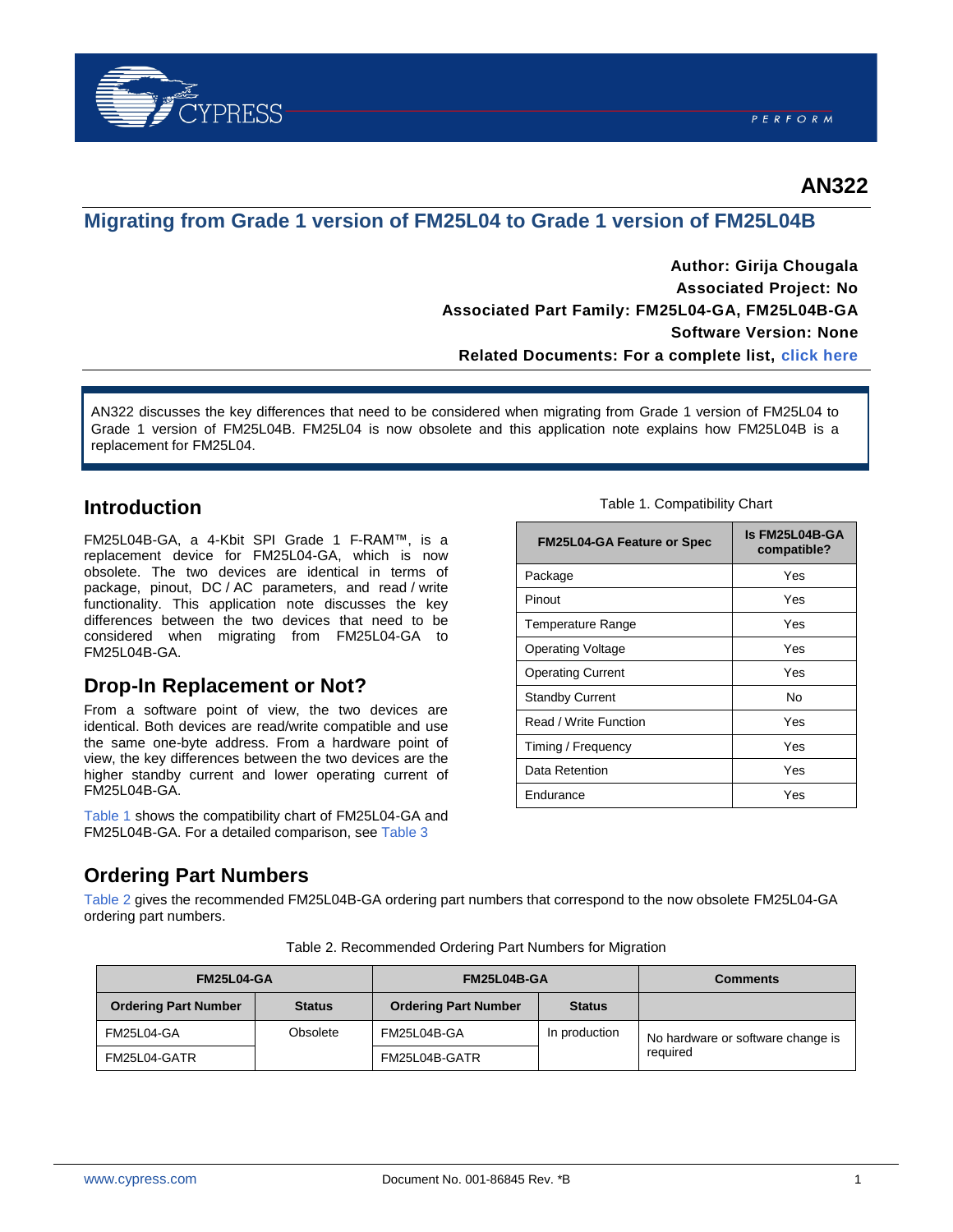

## **Comparison of FM25L04 and FM25L04B**

[Table 3](#page-1-0) gives a detailed comparison of the two devices.

<span id="page-1-0"></span>

|                                             | <b>FM25L04-GA</b>                                    | <b>FM25L04B-GA</b>                                                                                                                                                                              | <b>Comments</b>                                                         |  |
|---------------------------------------------|------------------------------------------------------|-------------------------------------------------------------------------------------------------------------------------------------------------------------------------------------------------|-------------------------------------------------------------------------|--|
| <b>Package Types</b>                        | -GA                                                  | -GA                                                                                                                                                                                             | Identical "green" SOIC package                                          |  |
| <b>Package Outlines</b>                     | SOIC-8                                               | SOIC-8                                                                                                                                                                                          | Identical outline and board footprint                                   |  |
| <b>Pinout</b>                               |                                                      |                                                                                                                                                                                                 | Identical                                                               |  |
| <b>Temperature Range</b>                    | $-40$ °C to +125 °C                                  | $-40$ °C to +125 °C                                                                                                                                                                             | Identical                                                               |  |
| <b>Operating Voltage Range</b>              | 3.0 V to 3.6 V                                       | 3.0 V to 3.6 V                                                                                                                                                                                  | Identical                                                               |  |
| <b>Active Supply Current</b>                | 250 µA @ 1 MHz<br>2.2 mA @ 10 MHz                    | 200 µA @ 1 MHz<br>2.0 mA @ 10 MHz                                                                                                                                                               | FM25L04B-GA offers lower active current                                 |  |
| <b>Standby Current</b>                      | 1 µA $(+85 °C)$<br>15 µA (+125 °C)                   | 6 µA $(+85 °C)$<br>20 µA (+125 °C)                                                                                                                                                              | FM25L04B-GA has higher standby current                                  |  |
| <b>Read / Write Function</b>                |                                                      |                                                                                                                                                                                                 | Identical one-byte addressing, Identical op-<br>codes                   |  |
| <b>Clock Frequency</b>                      | 10 MHz                                               | 10 MHz                                                                                                                                                                                          | Identical                                                               |  |
| <b>AC Timing Parameters</b>                 |                                                      |                                                                                                                                                                                                 | All specification limits are the Identical                              |  |
| <b>Data Retention</b>                       | 9000 hours (+125 °C)<br>after<br>17 years $(+55 °C)$ | 11000 hours (+125 °C)<br>11 years (+105 °C)<br>121 years (+85 °C)                                                                                                                               | FM25L04B-GA offers better data retention                                |  |
| <b>Endurance (Write/Read Cycles)</b>        | Unlimited                                            | FM25L04B-GA's endurance is large enough<br>to be considered as unlimited for all practical<br>$1E + 13$<br>applications. For a 64-byte loop, at 10 MHz,<br>FM25L04B-GA's endurance is 17 years. |                                                                         |  |
| $V_{DD}$ Power-Up Ramp Rate ( $t_{VR}$ )    | $50 \mu s/V$                                         | $30 \mu s / V$                                                                                                                                                                                  | Improved power-up ramp rate in<br><b>FM25L04B-GA</b>                    |  |
| $V_{DD}$ Power-Down Ramp Rate ( $t_{VF}$ )  | 100 $\mu$ s / V                                      | $20 \mu s / V$                                                                                                                                                                                  | Improved power-down ramp rate in<br>FM25L04B-GA                         |  |
| Power-Up to First Access (t <sub>PU</sub> ) |                                                      | 1 ms                                                                                                                                                                                            | After power-up, the first access of<br>FM25L04B-GA should be after 1 ms |  |

### **Critical Considerations**

You should consider all the parameter differences mentioned in [Table 3](#page-1-0) during the migration to FM25L04B-GA. This section discusses the critical differences. System designers should also review the [datasheet](http://www.cypress.com/?rID=76551) when migrating to the new part.

#### **Power-Up to First Access**

Power-up to first access specification is added in FM25L04B-GA device. Ensure that the FM25L04B-GA device is accessed only after 1 ms from power-up.

### **Summary**

AN322 discussed the differences between the Grade 1 versions of FM25L04 and FM25L04B that need to be considered during migration to the FM25L04B.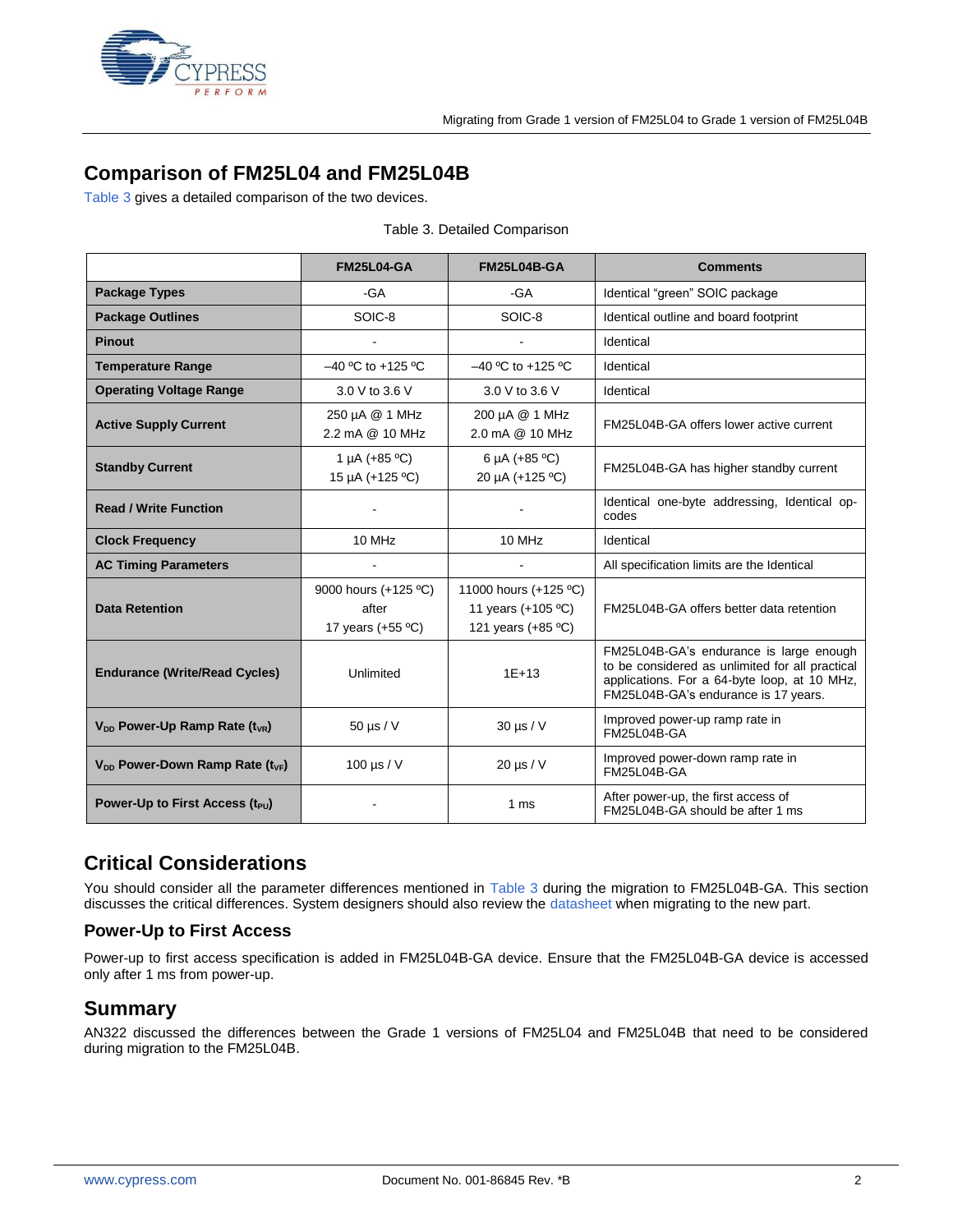

## <span id="page-2-0"></span>**Related Documents**

#### **Datasheet**

[FM25L04B: 4-Kbit \(512 × 8\) Serial \(SPI\) Automotive F-RAM datasheet](http://www.cypress.com/?rID=76551)

### **Application Note**

AN304 – [SPI GUIDE FOR F-RAM](http://www.cypress.com/?rID=82691)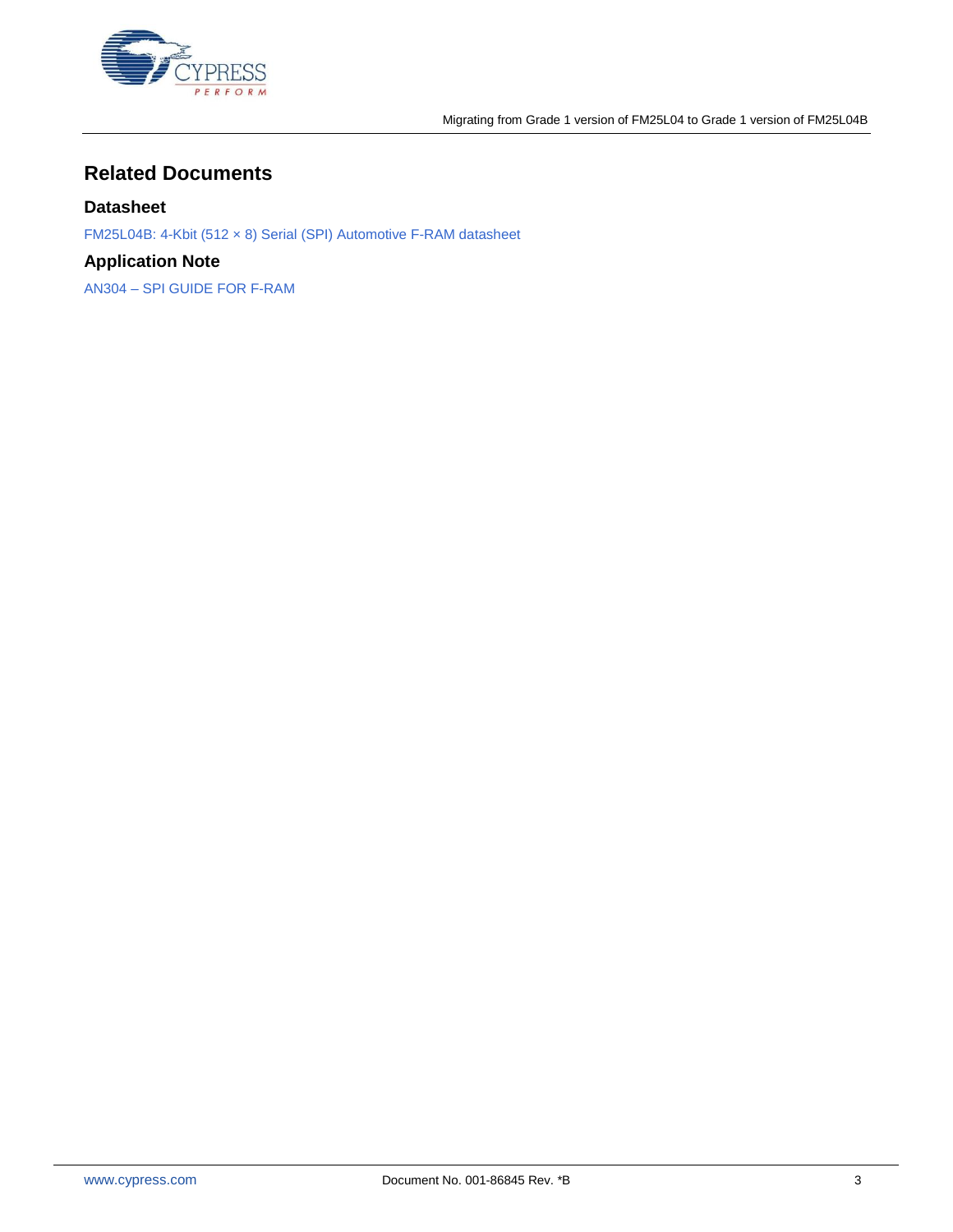

# **Document History**

Document Title: Migrating from Grade 1 version of FM25L04 to Grade 1 version of FM25L04B - AN322

Document Number: 001-86845

| <b>Revision</b>  | <b>ECN</b> | Orig. of<br>Change | <b>Submission</b><br>Date | <b>Description of Change</b>                                                                                                                                                                                                                                                                            |
|------------------|------------|--------------------|---------------------------|---------------------------------------------------------------------------------------------------------------------------------------------------------------------------------------------------------------------------------------------------------------------------------------------------------|
| $***$            | 3944550    | <b>GVCH</b>        | 03/26/2013                | New Spec.                                                                                                                                                                                                                                                                                               |
| $^*A$            | 4279208    | MEDU               | 03/05/2014                | Updated to Cypress Template.<br>Updated data retention for FM25L04B-GA.<br>Updated " $V_{DD}$ Power-Down Ramp Rate" for FM25L04B-GA from 100 $\mu$ s / V to<br>$20 \mu s/V$ .<br>Updated "Power-Up to First Access" for FM25L04B-GA from 10 ms to 1 ms.                                                 |
| $*_{\mathsf{B}}$ | 4498656    | <b>GVCH</b>        | 09/23/2014                | Changed title from "Differences between Grade 1 versions of FM25L04 and<br>FM25L04B" to "Migrating from Grade 1 version of FM25L04 to Grade 1 version of<br>FM25L04B."<br>Updated abstract.<br>Added "Ordering Part Numbers" section.<br>Added title for Table 3.<br>Added "Related Documents" section. |